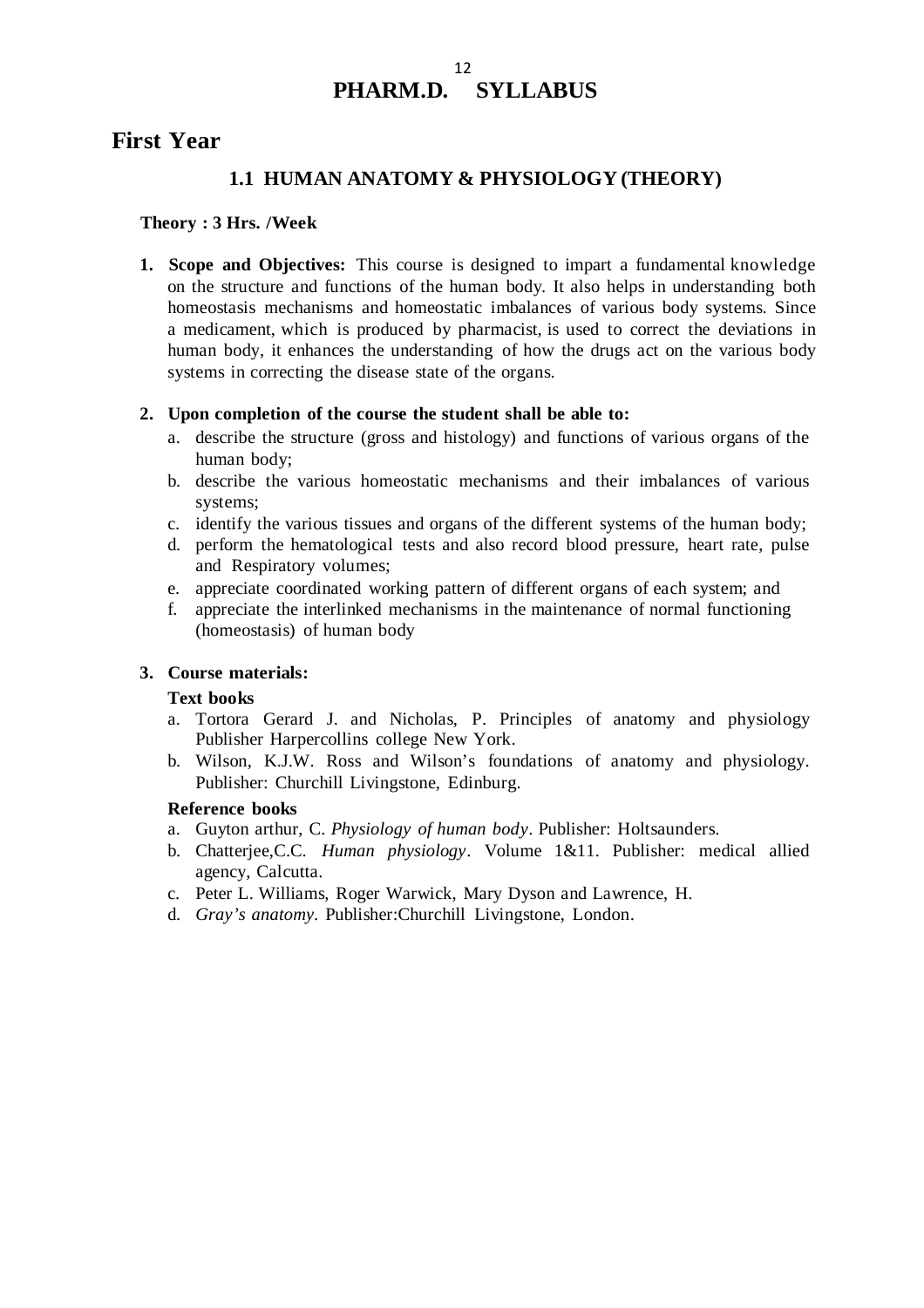## **4. Lecture wise program : Topics**

- 1 Scope of anatomy and physiology, basic terminologies used in this subject (Description of the body as such planes and terminologies)
- 2 Structure of cell its components and their functions.
- 3 Elementary tissues of the human body: epithelial, connective, Muscular and nervous tissues-their sub-types and characteristics
- 4 a) Osseous system structure, composition and functions of the Skeleton. (done in practical classes - 6hrs)
	- b) Classification of joints, Types of movements of joints and disorders of joints (Definitions only)
- 5 Haemopoetic System
	- a) Composition and functions of blood
	- b) Haemopoesis and disorders of blood components (definition of disorder)
	- c) Blood groups
	- d) Clotting factors and mechanism
	- e) Platelets and disorders of coagulation
- 6 Lymph
	- a) Lymph and lymphatic system, composition, formation and circulation.
	- b) Spleen: structure and functions, Disorders
	- c) Disorders of lymphatic system (definition only)
- 7 Cardiovascular system
	- a) Anatomy and functions of heart
	- b) Blood vessels and circulation (Pulmonary, coronary and systemic circulation)
	- c) Electrocardiogram (ECG)
	- d) Cardiac cycle and heart sounds
	- e) Blood pressure its maintenance and regulation
	- f) Definition of the following disorders Hypertension, Hypotension, Arteriosclerosis, Atherosclerosis, Angina, Myocardial infarction, Congestive heart failure, Cardiac arrhythmias
- 8 Respiratory system
	- a) Anatomy of respiratory organs and functions
	- b) Mechanism / physiology of respiration and regulation of respiration
	- c) Transport of respiratory gases
	- d) Respiratory volumes and capacities, and Definition of: Hypoxia, Asphyxia, Dybarism, Oxygen therapy and resuscitation.
- 9 Digestive system
	- a) Anatomy and physiology of GIT
	- b) Anatomy and functions of accessory glands of GIT
	- c) Digestion and absorption
	- d) Disorders of GIT (definitions only)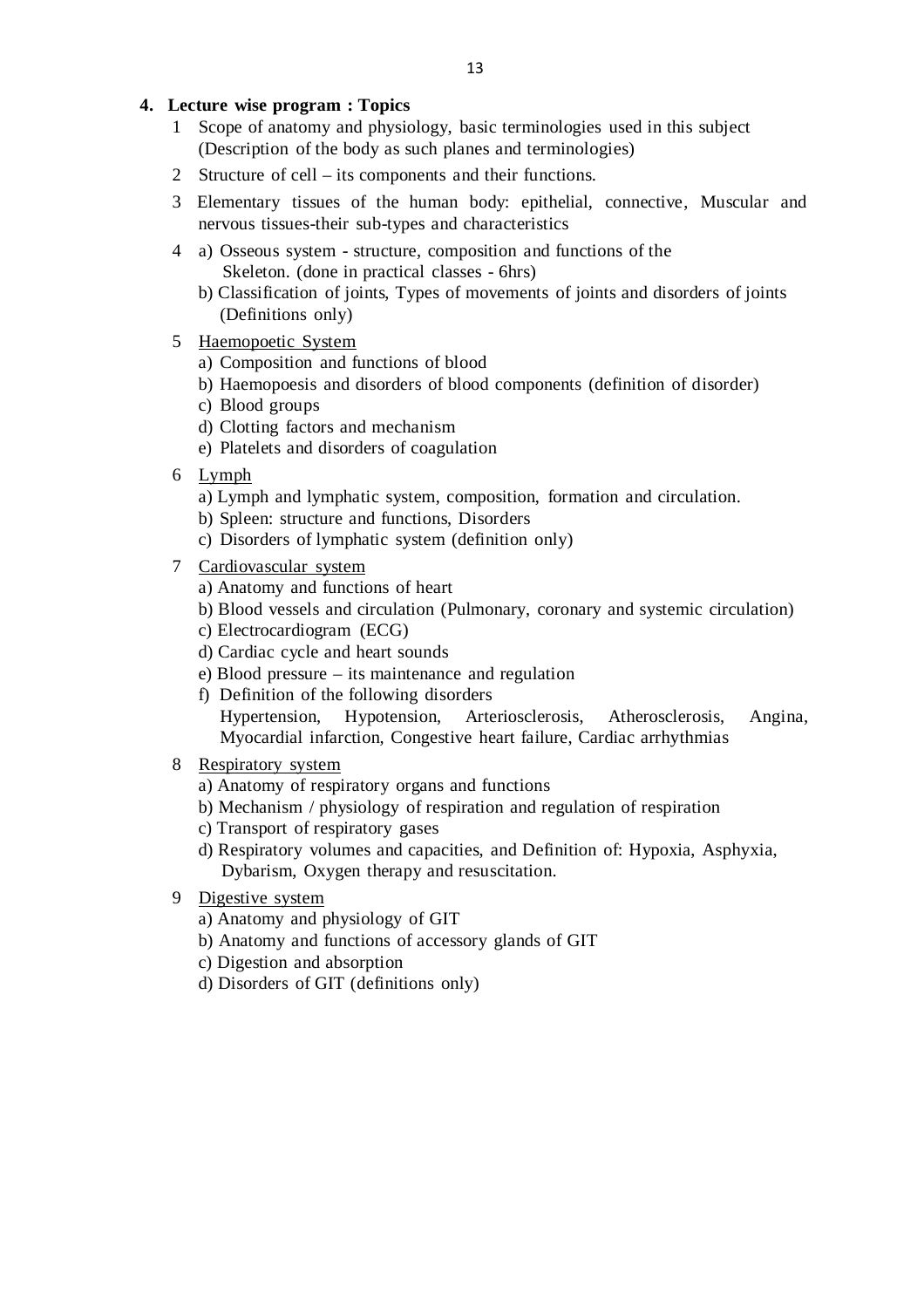- 10 Nervous system
	- a) Definition and classification of nervous system
	- b) Anatomy, physiology and functional areas of cerebrum
	- c) Anatomy and physiology of cerebellum
	- d) Anatomy and physiology of mid brain
	- e) Thalamus, hypothalamus and Basal Ganglia
	- f) Spinal card: Structure & reflexes mono-poly-planter
	- g) Cranial nerves names and functions
	- h) ANS Anatomy & functions of sympathetic & parasympathetic N.S.
- 11 Urinary system
	- a) Anatomy and physiology of urinary system
	- b) Formation of urine
	- c) Renin Angiotensin system Juxtaglomerular apparatus acid base Balance
	- d) Clearance tests and micturition

### 12 Endocrine system

- a) Pituitary gland
- b) Adrenal gland
- c) Thyroid and Parathyroid glands
- d) Pancreas and gonads

### 13 Reproductive system

- a) Male and female reproductive system
- b) Their hormones Physiology of menstruation
- c) Spermatogenesis & Oogenesis
- d) Sex determination (genetic basis)
- e) Pregnancy and maintenance and parturition
- f) Contraceptive devices

#### 14 Sense organs

- a) Eye
- b) Ear
- c) Skin
- d) Tongue & Nose
- 15 Skeletal muscles
	- a) Histology
	- b) Physiology of Muscle contraction
	- c) Physiological properties of skeletal muscle and their disorders (definitions)
- 16 Sports physiology
	- a) Muscles in exercise, Effect of athletic training on muscles and muscle performance,
	- b) Respiration in exercise, CVS in exercise, Body heat in exercise, Body fluids and salts in exercise,
	- c) Drugs and athletics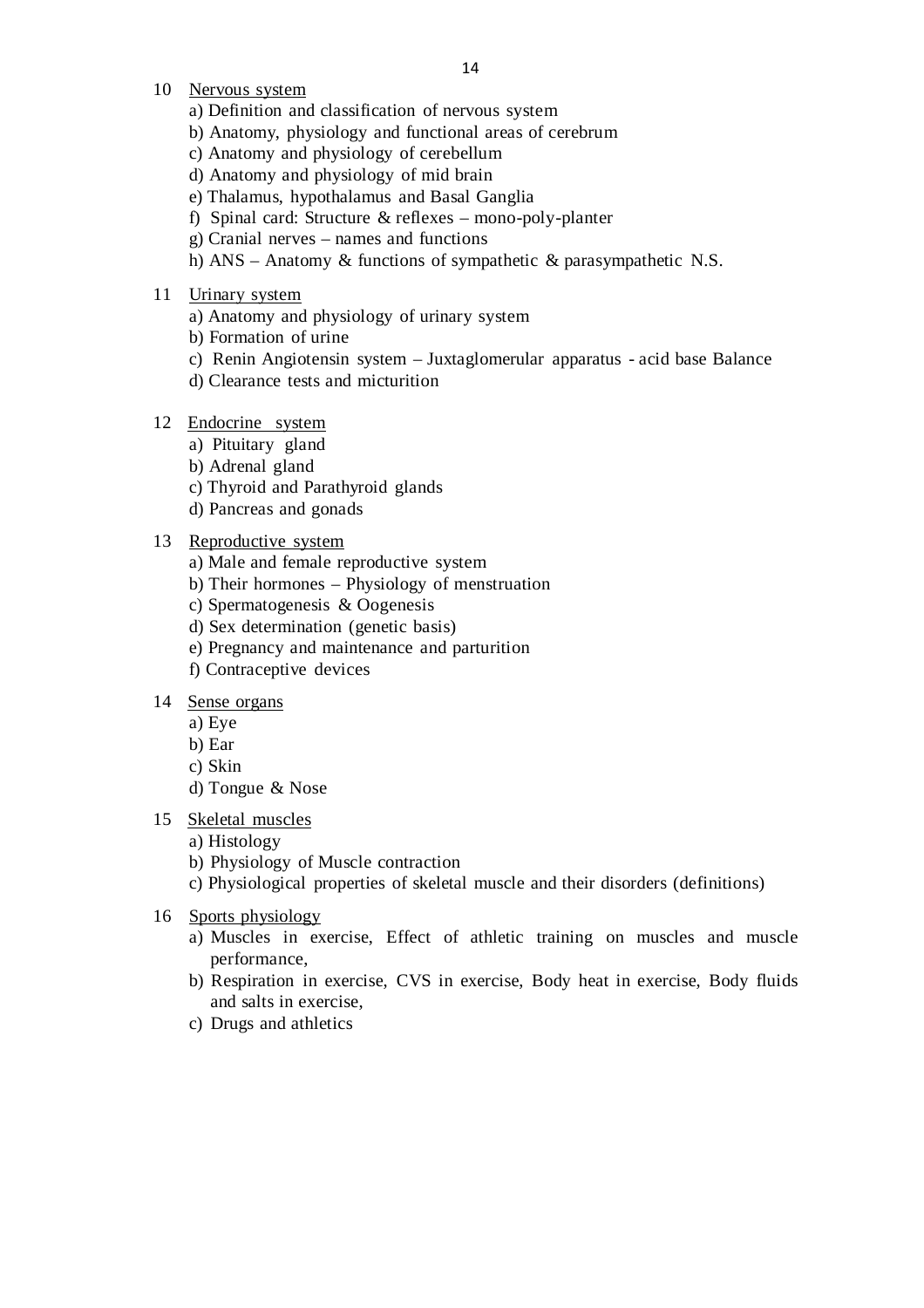## **1.1 HUMAN ANATOMY & PHYSIOLOGY (PRACTICAL)**

## **Practical : 3 Hrs./Week**

**General Requirements:** Dissection box, Laboratory Napkin, muslin cloth, record, Observation book(100pages), Stationary items, Blood lancet.

#### **Course materials:**

#### **Text books**

Goyal, R. K, Natvar M.P, and Shah S.A, Practical anatomy, physiology and biochemistry, latest edition, Publisher: B.S Shah Prakashan, Ahmedabad.

#### **Reference books**

Ranade VG, Text book of practical physiology, Latest edition, Publisher: PVG, Pune Anderson Experimental Physiology, Latest edition, Publisher: NA

#### **List of Experiments:**

- 1. Study of tissues of human body (a) Epithelial tissue. (b) Muscular tissue.
- 2. Study of tissues of human body (a) Connective tissue. (b) Nervous tissue.
- 3. Study of appliances used in hematological experiments.
- 4. Determination of W.B.C. count of blood.
- 5. Determination of R.B.C. count of blood.
- 6. Determination of differential count of blood.

## 7. Determination of

- (a) Erythrocyte Sedimentation Rate.
- (b) Hemoglobin content of Blood.
- (c) Bleeding time & Clotting time.
- 8. Determination of (a) Blood Pressure.
	- (b) Blood group.
- 9. Study of various systems with the help of charts, models & specimens
	- (a) Skeleton system part I-axial skeleton.
	- (b) Skeleton system part II- appendicular skeleton.
	- (c) Cardiovascular system.
	- (d) Respiratory system.